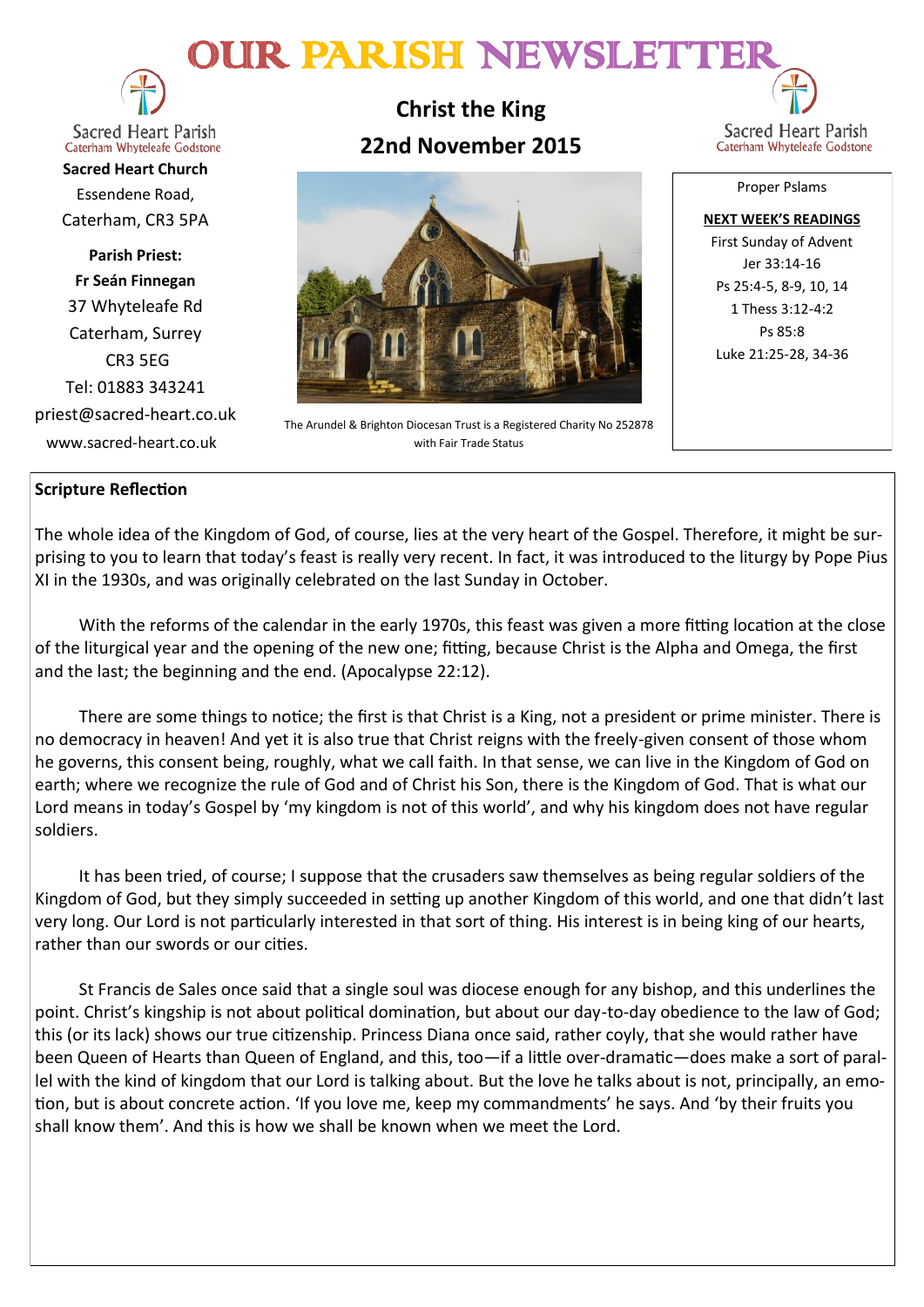#### **The John Fisher School's Festive Fireworks Display & Mini Christmas Market.**

Saturday 5th December 2015 @ The John Fisher Playing Fields, Plough Lane Purley, CR8 3YP.

Gates Open 6pm. Family Ticket £20, Adult £6 and Child £5. Fireworks Display with Carol Singing, Live Band, Bar, Tea Cup Rides, Mulled Wine, BBQ, Gisella Graham, MoonDaisy, Phoenix Trading, Wreaths, Gifts & much more.

'Fun for all the family'.



What did Jesus actually teach? Do you know? 'The teachings of Jesus.' (part 2) **Join us** for this and more – and of the readings for next Sunday **All welcome!** 

**8.00p.m. Wednesday 25th November, in the Old Sacristy**  (next to the Old Hall)

# **Sanctuary Restoration**

The results of our parish consultation are now in. Those in favour of the restoration numbered 154 votes; those not in favour numbered 3 votes. Many



thanks to all who participated.

Last Tuesday, I, with Geoff Walker, chair of our Finance Committee; Deirdre Waddington and Greg Bratza, architects, presented our project to the Southern Historic Churches Commission, and they too approved our project, unanimously. There being no further official hurdles, we have accepted the proposal by Hirst Conservation to complete the work, which, we anticipate will begin in the very near future. Hirst have completed a similar project on wall paintings by the same artist only two years ago, and so are well equipped to undertake our restoration.

The first stage will be to examine the present state of the paintings, and also the underlying wall condition, to determine what precise remedies may be applied to secure the paintings for another generation. You will understand that the works, which will be going on for many months, will mean some disruption to our worship in the church. We aim to keep this to a minimum, and specifically to avoid the wedding season, for obvious reasons, since it will be necessary to erect scaffolding in the sanctuary, perhaps for several weeks. I am going to look at the best way in which we may preserve the life of our parish as the work proceeds: in particular concerning the reservation of the Blessed Sacrament. For the most part, Masses should not be disturbed: the Latin Mass can be celebrated on the forward altar without difficulty.

I would like to express my thanks to the many of you who have contributed so far to this project. And for now, all I can say is…… here we go!

## **Pilgrimage to Poland**

We have an opportunity to join pilgrims from the Parish of the Nativity of the Lord on a pilgrimage to Poland from Monday the 30th of May to Friday the 3rd of June, 2016.

Fr. Chris Spain will be the Spiritual Director. Fr. Chris has a great love of Poland and has visited Krakow 4 times in recent years.

The itinerary and costs are being finalised at the moment. Current estimates of costs are ~£600 per person for Monday to Friday and there will be an option to extend your stay in Krakow to include the weekend of June 4th-5th for £36 per person per night B&B, sharing.

Those interested are invited to attend an information evening at 20.00 on November 26<sup>th</sup> in St Joseph's Centre, 122 Ladbroke Road, Redhill, Surrey RH1 1LF at which a representative of Pax Travel will take us through the planned itinerary and costs.

Alternatively to receive an information pack please contact Sean McGettrick, who is co-ordinating the pilgrimage on behalf of PNL, on 01737 767352 or via email at [sean.mcgettrick@btinternet.com](mailto:sean.mcgettrick@btinternet.com).



Please remember in your prayers the soul of Fr Martin Breen. His funeral will be at 11.30am Wednesday 25th November at St John's, Tadworth. There will be a vigil Mass the night before.

Please pray for our children who will be making their First Confessions this Saturday,(28th)

Next Sunday will be the first Sunday of Advent, and the readings cycle will change to Year C for Sundays, and Year 2 for weekdays.





 **The Panto tickets have now sold out.**

**Offertory Collection** Sincere thanks for your generosity last weekend: Offertory: £944.36 (Gift Aid £421.60)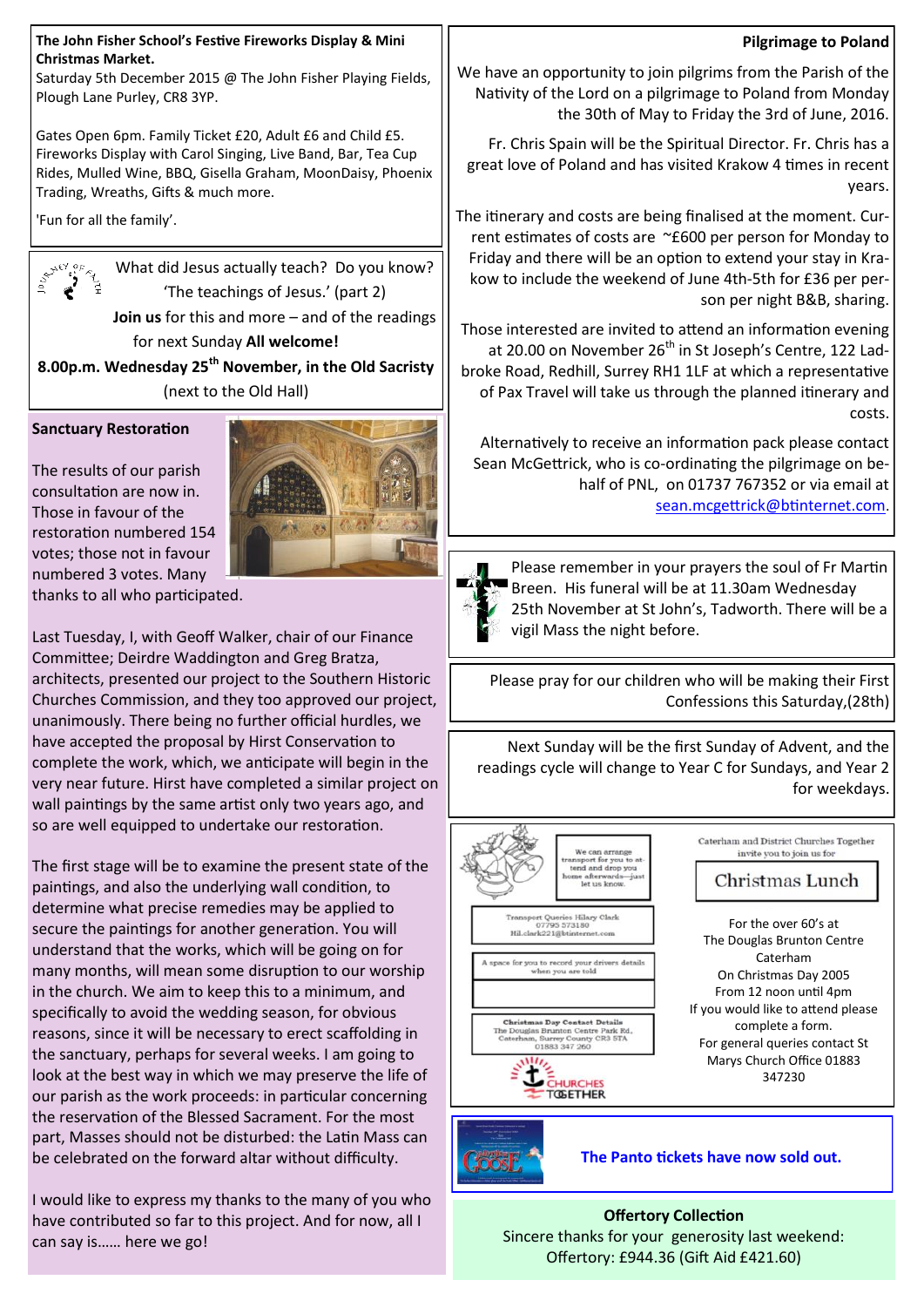# **WHAT'S ON IN THE PARISH THIS WEEK**

| Sun 22nd: | Children's liturgy at 9am & 10:45am        |
|-----------|--------------------------------------------|
|           | Mass                                       |
|           | Tea & Coffee after 10:45am Mass            |
|           | 4pm FHC Session 3B (Old hall)              |
| Mon:      | Tea & Coffee after Mass (Old Hall)         |
| Tues:     | 9:15am to 11:15am Toddler Group.           |
|           | 7:45pm Justice & Peace meeting             |
| Wed:      | 8pm Journey of Faith                       |
| Fri:      | 7:30pm to 11pm Parish club open            |
| Sat :     | 4pm First Reconciliation                   |
| Sun 29th: | Children's liturgy at 9am & 10:45am Mass   |
|           | 10:45am Folk Mass                          |
|           | Tea & Coffee after 10:45am Mass            |
|           | 2pm Parish Panto (arrive at 1:30pm for 2pm |
|           | start)                                     |
|           |                                            |

**Lighting of the Cedar Tree** - 29th November - Please note that the Road will be closed during the lighting of the Cedar Tree, (between 6pm & 7pm approximately) this may affect your travel

plans after the 5:15pm Mass next week.

## **John Fisher School vacancies**

## **CLERK TO THE GOVERNING BODY - required as soon as possible**



The School is looking for an experienced (ideally in the secondary phase), well informed and independent Clerk to support the Governing Body. The person appointed will be required to manage and organise at least four full Governing Body meetings a year and four different committees, which meet at least once per term. In addition the Clerk will be expected to provide full clerking support throughout the year which will include the maintenance of records, completion of returns, monitoring the policy review cycle and facilitating the election of Governors when required. Rate of pay: equivalent to the Merton ME Grade 7 scale which including holiday pay amounts to £16.16 per hour.

#### **SIXTH FORM CENTRE SUPERVISOR/COVER SUPERVISOR - required from 4th January 2016 - Salary Scale 4/5 - Salary range £19,524 – £24,027 full time equivalent £13,569 - £16,699 pro rata**

The school is currently looking to employ a Sixth Form Centre Supervisor/Cover Supervisor to supervise the Sixth Form Centre to ensure a quiet and studious atmosphere and to supervise whole classes during the short term absence of teachers. The hours are 30 per week, term time only. This position may suit a candidate who is looking for a contract prior to starting a career in teaching. The successful candidate need not be a practicing Catholic but like all staff must be able to support the Catholic ethos of the school. Application forms (support staff) are available by downloading via the website on [www.johnfisherschool.org](http://www.johnfisherschool.org) where further information on the school may also be found including job description and person specification. Completed application forms should be sent with a covering letter to Mrs Rigby, the Office Manager on [jrigby3@suttonmail.org](mailto:jrigby3@suttonmail.org) by the closing date Tuesday,  $1<sup>st</sup>$  December 2015. Interviews will be held week commencing  $7<sup>th</sup>$  December 2015.

*The School is committed to safeguarding and promoting the welfare of children and to equality of opportunity. An enhanced CRB will be required.*



# **Your Prayers are requested for the following persons who are ill or housebound:**

Pat Knight; Kathleen & John Saunders; Helen Keogh; Daisy Hill; Christopher Browne; Kit Monk; Krista Thompson; Jane Hill; Rosemary Whale; Pam Weaver; Jimmy Mullen; Bernie Horrocks; Margaret Robertson; Heather Tordimah; Jenny Rowen; Elizabeth Daley; Eileen, Mel & Rose Lattimore; Bryan Smith; Rose Knight; Oliver Farrell; Seeta Pillay; Christopher Miles; Pat McCoy; John Dunlop, Elise O'Connor, Malcolm Bowen, John Gilford, Chris Norman, Bridget Crook, Baby Tabitha Harrison, Christine Vernon, Peggy Sisman, Maureen Kelly, Sheila French, Val Williams, Mary Wallace, Maria Saunders, Don Hancock, Mary Edwards & Gina Waiton.

## **Second Collections**

Today there will be a second collection for the Parish Charity Fund. This collection is eligible for Parish Gift Aid, please use your Parish envelopes. Next week there will be a collection for the Cathedral Fund.

# **Next Justice & Peace Group meeting**

7.45pm Tuesday 24th November at 4 Court Road. All welcome. For further information contact: Janet 01883 712440

**Confirmation**- Please return your completed forms as soon as possible

# **FIRST HOLY COMMUNION 2015 /2016**

Please remember that all candidates need to collect a badge from a catechist **before** Mass and **return** it after Mass. **If you are late for Mass** and



are unable to get a badge please find a catechist at the end of Mass.

After weeks of preparation and hard work our candidates will take their First Reconciliation next Saturday (28th). If you haven't already signed up for your sessions please email [fhc.sacredheart@gmail.com](mailto:fhc.sacredheart@gmail.com) with your preferred dates.

## **DATES FOR YOUR DIARY**

Sunday 22nd November 2015, 3:45pm -Parent & Child session 3B**-this session is now FULL.**

**Saturday 28th November, 4pm -First Reconciliation (all children)** If you have any questions, please contact Anne Marie Young via email on [fhc.sacredheart@gmail.com](mailto:fhc.sacredheart@gmail.com) .

Do you have any beavers/cubs/scouts uniform that you wish to donate? Please contact Sheena on 07838 393950 or [caterhamscouts@hotmail.co.uk](mailto:caterhamscouts@hotmail.co.uk) and she will arrange collection of the items! Thank you

## **Caterham Overseas Aid Trust (COAT)**

Come and enjoy a wonderful evening at The Barn Dance with the Odd Sock Doo Dum Band on **Saturday 5th December** at 7:15pm for 7:30pm in the Centenary Hall.

Tickets £12 (children £6)

Sausage & Chips supper with a wonderful selection



of home made desserts. The bar in the Hall will also be open

Tickets from Ann Walker (01883 624773)